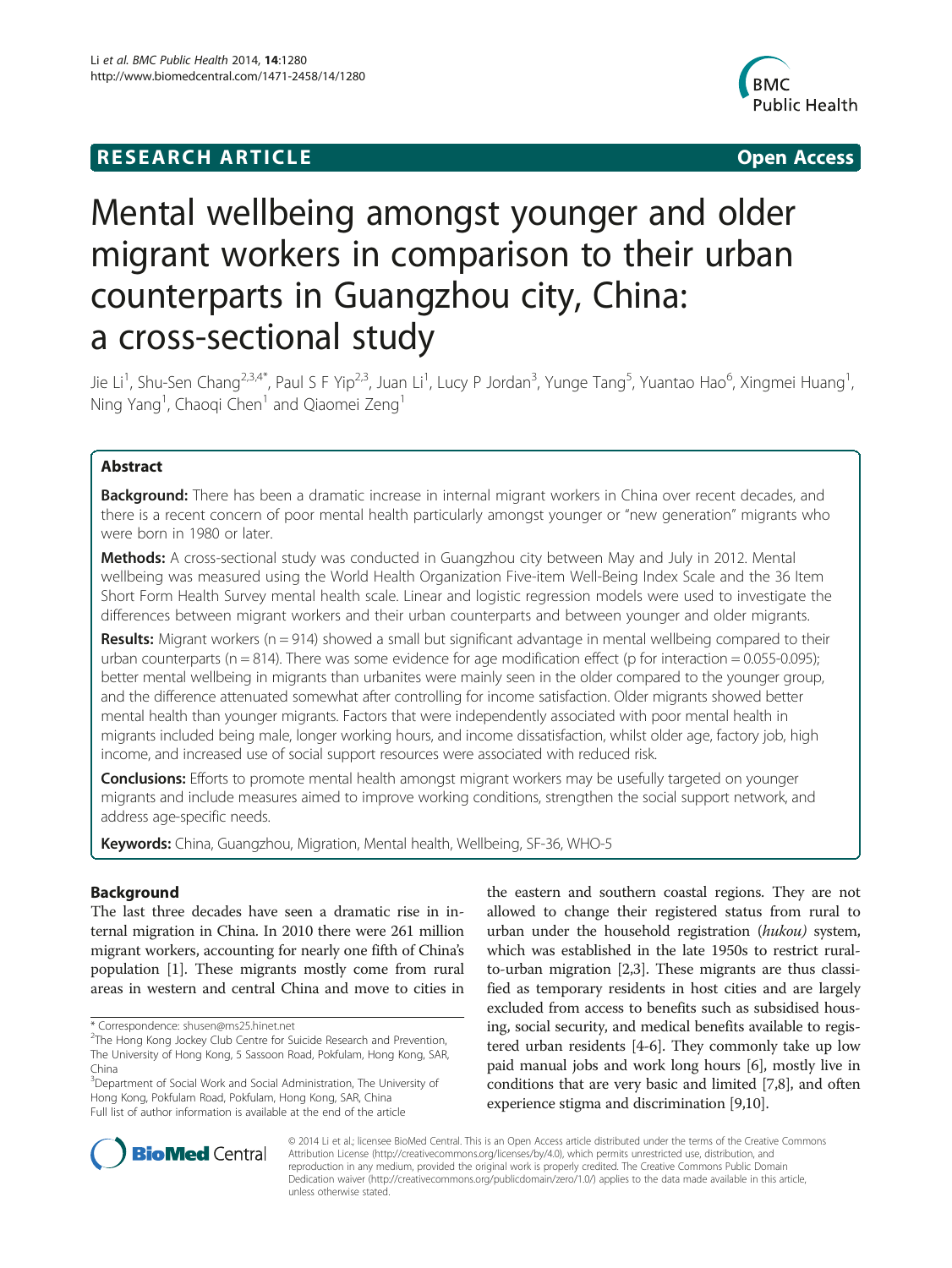Previous studies of Chinese migrant workers' mental health have been limited and produced various findings; some showed poorer mental health status in migrants than the urban counterparts [\[11,12\]](#page-8-0), whilst others showed the contrary pattern [\[13\]](#page-9-0) or similar levels of psychological distress in the two groups [[14](#page-9-0)]. Compared to mental health, the physical health of Chinese migrants has received more attention and has been better studied. For example, there have been a number of studies on infectious diseases, maternal heath, and occupational disease and injuries in this population [[15](#page-9-0)]. Overall, previous studies showed some evidence for better physical health status in migrants than urbanites [\[14,15\]](#page-9-0), consistent with the "healthy migrant phenomenon" shown in the international literature [[16](#page-9-0)].

There is a recent concern about poor mental health status amongst young Chinese migrant workers. In a large factory of 430,000 workers, mostly migrants, in Shenzhen, southern China, there were twelve suicide attempts (all by young people aged below 30) within the five months between January and May 2010, resulting in ten deaths and two severe injuries [[17](#page-9-0)]. A recent national survey by the National Bureau of Statistics of China defined "new generation" migrant workers as individuals born in 1980 or later ("post-80s") – they were born after China's economic reform in the late 1970s and showed a very different profile compared with older migrants, such as higher education level and being keener to become urban residents [[18\]](#page-9-0). The survey also showed that there were already 85 million younger migrant workers in China in 2010. There is an urgent need to better understand psychological wellbeing in this emerging group of young migrants.

### Theories of migration and mental health

In a review of the complex relationship between migration and mental health, Kantor [\[19](#page-9-0)] argued that adjustments to new environments during the migratory process could be associated with improved or worsened mental health. Following this argument Kuo [[20\]](#page-9-0) identified four theoretical formulations that may have an impact on migrants' mental health during the migratory process – social isolation, goal-striving stress, cultural shock, and cultural change. The latter two theoretical notions (cultural shock and cultural change) are less relevant when studying migrants who move within the same country and culture, as in the case of Chinese migrant workers. The theory of social isolation postulates that migrants may experience reduced social support and thus poor mental health as a result of separation from their original social networks. In contrast the theory of goal-striving stress emphasises the balance between a migrant's aspiration and actual achievement; relatively low expectation and high subjective achievement may lead to increased satisfaction and improved mental health, whilst high expectation and low subjective achievement may lead to low satisfaction and poor mental health.

Based on this theoretical framework, we hypothesised that Chinese migrants would show better mental health compared to their urban counterparts, as the improved economic status would contribute to satisfaction and thus enhanced psychological wellbeing. These Chinese migrant workers have also been shown that they often keep a close tie with hometown communities [[21](#page-9-0)] and maintain a good social network with other migrants from the same hometown [[22](#page-9-0)]. We also hypothesised that younger Chinese migrant workers would have poorer mental health than their older counterparts, as they appear to be more mobile and have unstable and weaker social network [\[23\]](#page-9-0). Younger Chinese migrants also have higher expectation towards their lives in cities [\[18\]](#page-9-0), and this may lead to a sense of loss and poor mental health if such expectation is not fulfilled.

The aim of this study is to investigate the mental health condition of migrant workers in Guangzhou, the provincial capital of the Guangdong province and the largest city in southern China. We have compared mental wellbeing in migrant workers with their urban counterparts and examined whether the pattern differs in younger migrants and older migrants.

## Method

#### Sample

A cross-sectional study was conducted in Guangzhou city between May and July 2012. Guangzhou had a migrant population of approximately 7 million in 2011, accounting for around 50% of the city's population [\[24](#page-9-0)]. "Migrant workers" were defined as individuals aged 16 years or above who have been living in Guangzhou for at least three months and do not hold a local hukou, i.e. with a registered residence outside Guangzhou. "Urban workers", i.e. the counterparts of migrant workers, were people who have been living in Guangzhou for at least three months and do hold a local hukou.

We used a "quota" sampling scheme based on three occupational clusters to ensure that the sample was representative of the working population in Guangzhou; we did not intend to recruit a representative sample of the general population in Guangzhou as the focus of this study was on migrant workers. In Guangzhou, the proportions of workers employed in the manufacturing/ construction, service, and business sectors were approximately 50%, 25%, and 25%, respectively [[25\]](#page-9-0), and we recruited participants working in the three clusters according to this distribution. As we aimed to recruit comparable groups of migrant and urban workers, the urban group was recruited from the same manufacturing units or the same service/business sectors as migrant group.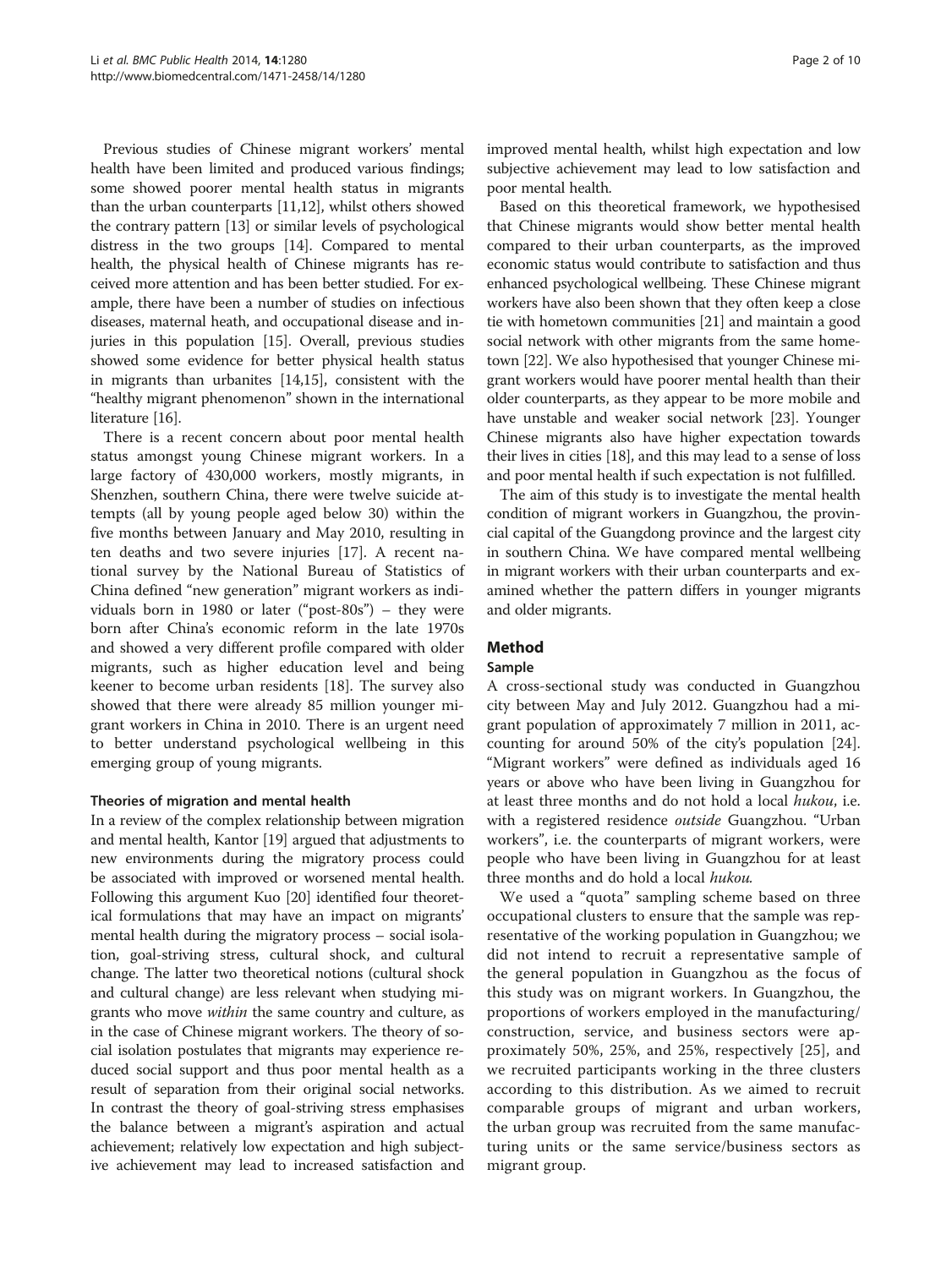Recruitment was carried out in four of the 12 districts of the city, randomly selected to represent the inner city (Yuexiu and Tianhe), where the service and business sectors are concentrated, and suburban areas (Baiyun and Huadu) where the factories are mainly based. Migrants living in the four districts accounted for 49% of whole migrant population in Guangzhou [[24](#page-9-0)]. Participants working in the service (e.g. restaurants, hotels) or business (e.g. department stores, supermarkets) sectors were recruited at the health check-up services supervised by the Guangzhou Center for Disease Control and Prevention. All workers in Guangzhou need to receive regular physical health examination, and this is a requirement for workers to obtain the working permit in the city. For subjects working in factories we first identified work units which employed both migrant and urban workers in the Baiyun and Huadu districts, and then randomly selected eight out of the 14 qualified units in Baiyun and four out of the six qualified units in Huadu. All the urban workers present on the day in each selected work unit were invited to participate in the study; the same number of migrant workers was then randomly selected from all migrant workers present on the day in the same unit. The total number of participants from one single work unit was limited to a maximum of 100. The work units included in the study represented a range of major occupations amongst migrant workers in Guangzhou: printing, cleaning product manufacturing, eyeglasses manufacturing, cement making, tyre manufacturing, shoe making, furniture manufacturing, and garment industry.

Written consent was obtained from all participants after detailed explanation of this study. The study was approved by the Ethics Committee of the Guangzhou Psychiatric Hospital, Guangzhou, China.

#### Measurements

A questionnaire was used to collect information on socio-demographic characteristics, working conditions, and income. Income satisfaction was measured using a question with five possible responses – very satisfied, satisfied, average, unsatisfied, and very unsatisfied. The use of social support resources was assessed using three questions taken from the Chinese Social Support Rating Scale [[26\]](#page-9-0): "Did you talk to someone for support when you felt distressed?", "Did you seek help when you felt distressed?", and "Are you a member of organisations such as religious group, political party, labour union, student union, etc.?". Each question was measured on a 4-point scale with a sum score ranging between 0-12. We also collected information on whether the participants had private insurance or were covered by social security. Amongst migrant workers, we asked about motivations of migration to investigate if there was any

difference in the goals and expectations between the younger and older groups. We focused on the four reasons of migration most frequently cited by participants – "wanted to earn money", "wanted to learn skills", "wanted to live in cities", and "being forced by family".

Mental wellbeing was measured using the World Health Organization Five-item Well-Being Index Scale (WHO-5) and the 5-item Mental Health subscale from the 36 Item Short Form Health Survey (SF-36). The WHO-5 includes the following five questions measuring wellbeing: "I have felt cheerful and in good spirits", "I have felt calm and relaxed", "I have felt active and vigorous", "I woke up feeling fresh and rested", and "My daily life has been filled with things that interest me" [\[27\]](#page-9-0). The Chinese version of the questionnaire was obtained from the WHO-5 official website (<http://www.who-5.org/>). The participants were asked to rate their statuses from never (score 0) to all the time (score 6) over the last two weeks, and the sum score could range between 0 to 25, with a total score below 13 suggesting a risk of poor mental health [\[27\]](#page-9-0). The WHO-5 has been shown to be a wellbeing scale with good reliability and validity and a sensitive screening test for depression [[28](#page-9-0)] and has been used in Chinese populations [\[29\]](#page-9-0).

The SF-36 Health Survey questionnaire has been validated in Chinese populations [\[30,31](#page-9-0)]; its Mental Health (MH) subscale includes the following five questions concerning mental status: "Have you been a very nervous person?", "Have you felt so down in the dumps that nothing could cheer you up?", "Have you felt calm and peaceful?", "Have you felt downhearted and blue?", and "Have you been a happy person?". Participants gave responses ranging from never to all the time based on the last four weeks. Responses were scored on a 6-point scale; those to the three negatively stated questions were reverse scored so that a higher score indicated better health. The sum of raw scores of the five questions was transformed to a 0-100 scale [\[32\]](#page-9-0). We included both the WHO-5 and SF-36 MH in the study in order to comprehensively measure mental wellbeing as prior research indicates that the two scales capture slightly different aspects of mental health [\[33](#page-9-0)]; for example, WHO-5 questions focus on positive affect, whilst the SF-36 MH scale includes questions about negative affect.

All the questionnaires and scales were completed by the participants on an anonymous basis. A research assistant was available to answer participants' questions; if the participants were illiterate or had difficulty in reading, the assistant would read out the questions for the participants. The assistant would also check with the participants for illogical responses or missing values.

#### Statistical analysis

We first investigated the differences between migrant and urban workers and then between younger and older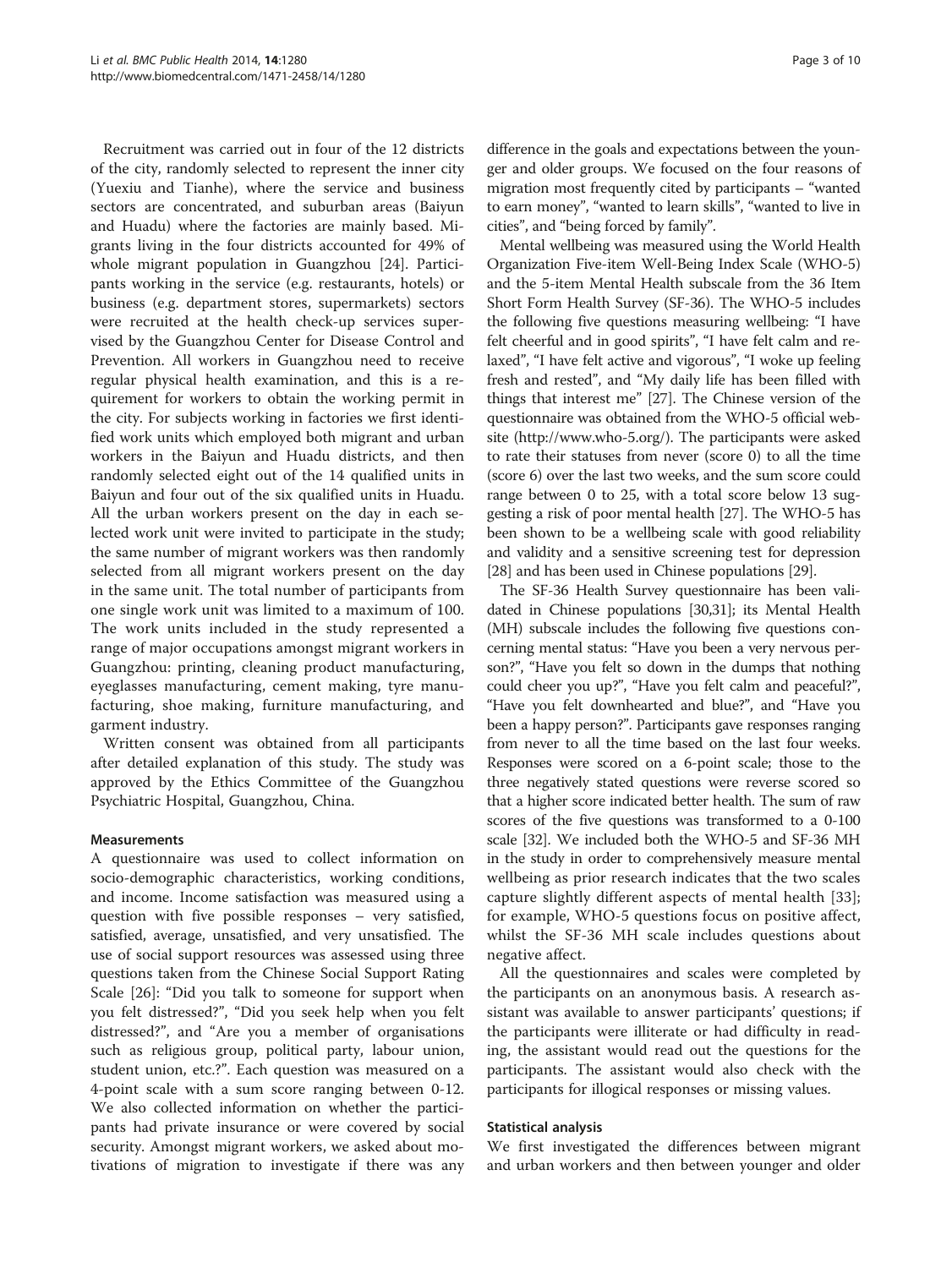migrants. Socio-demographic characteristics were compared between groups using Pearson's  $\chi^2$  (categorical variables) or t test (continuous variables). Linear regression models were used to investigate the difference in mental wellbeing measurements between groups and the effect of controlling for a range of potential confounders, including sex, educational qualification, marital status, job type, working hours and days, income, income satisfaction, insurance coverage, and social support. We examined whether the pattern of the migrant versus urbanite difference varied based on age cohort by fitting an interaction term between age  $\ll$  = 32 years versus >32 years) and group (migrants versus urbanites) in the regression models. The cut-off point of age was decided according to the official definition of the "new generation migrant workers", i.e. migrant workers who were born in 1980 or later, used by the National Bureau of Statistics of China in the 2010 national survey [\[18](#page-9-0)]. For simplicity we referred to workers aged  $\lt$  = 32 years at the time of the survey as "younger workers" and those aged > 32 years as "older workers". As the primary focus of the study was on migrant workers we further investigated factors that were associated with poor mental health, indicated by a WHO-5 sum score below 13 [\[27](#page-9-0)], in this group using logistic regression models. Potential factors investigated included age, sex, education, marital status, factory job, working hours, working days, income, income satisfaction, insurance / welfare coverage, social support, length of stay in Guangzhou, and reasons of migration. All the analyses were conducted using Stata version 12 (StataCorp, College Station, TX, 2011).

## Results

#### Migrant workers versus urban workers

A total 1856 eligible subject were invited to participate in the study and, after excluding those who refused to participate or returned questionnaires with multiple missing values, 1728 (93.1%) were eligible for analysis, including 914 migrant workers and 814 urban workers (Table [1](#page-4-0)). The mean age of migrant workers was 30 (standard deviation  $[SD] = 9$ ; range 16-56) years, compared to  $36$  (SD = 10; range 17-60) years in urban workers; 64% of migrant workers could be classified as younger or "new generation" migrants. Migrant workers were more likely to be male and single, and had lower educational level than their urban counterparts (Table [1](#page-4-0)). The migrant group worked longer hours per day and more days per week than urbanites, whilst they earned a similar level of salary but with greater satisfaction about their income – 22% of migrants were unsatisfied or very unsatisfied with their income level, compared to 38% in urban workers. Migrant workers were less likely to have private insurance or be covered by social security than urban workers (75% versus 93%). The level of use

of social support resources was lower in migrant workers than urban workers.

Migrant workers showed higher scores than their urban counterparts in both WHO-5 sum score (12.94 versus 12.40; difference = 0.54, 95% Confidence Interval [CI]  $0.04-1.04$ ; effect size = 0.10) and SF-36 MH scale (73.09 versus 71.06; difference = 2.04, 95% CI 0.54-3.54; effect size = 0.12) (unadjusted models in Table [2](#page-5-0)). There was some statistical evidence for the age modification effect (p for interaction =  $0.095$  for WHO-5 and  $0.055$  for SF-36 MH); better mental wellbeing in migrants than urbanites was mainly seen in the older group compared to the younger group – for example, the difference in WHO-5 sum score was 1.03 (95% CI 0.28-1.79) in the older group, compared to 0.31 (95% CI -0.39 to 1.02) in the younger group. Figure [1](#page-6-0) shows that older migrants had the highest mental health scores, whilst younger migrants, younger urbanites, and older urbanites showed similar levels of mental wellbeing. However, even in the older group the advantage of mental wellbeing in migrant workers versus urban workers was only small according to the effect sizes (0.19 for WHO-5 and 0.25 for SF-36 MH).

Better mental health in migrant workers remained and even became more marked after adjusting for a range of potential confounders (adjusted models in Table [2](#page-5-0)). However, the patterns were different in the younger and older groups. Younger migrants and urbanites showed similar levels of mental wellbeing in the unadjusted models, but there was some evidence for better mental health in migrants than in urbanites in the fully adjusted model. In contrast, the advantage in older migrants versus older urbanites attenuated somewhat in the adjusted models; when we examined the effect of controlling for each of the potential confounders in separate models, the attenuation was mainly due to the controlling of income satisfaction, suggesting that part of the advantage could be attributable to greater income satisfaction in migrant workers.

#### Younger migrants versus older migrants

Table [1](#page-4-0) shows that, compared to older migrants, younger migrants had higher educational level and were more likely to be single and work in the non-manufacturing sectors. Younger and older migrants did not differ in their working hours and days. Younger migrants were more likely to be earning 3000 Renminbi (RMB) or more than older migrants (19% versus 13%), whilst they were less likely to feel satisfied or very satisfied about their income level (13% versus 20%). Compared to older migrants, younger migrants were less likely to have insurance coverage or have lived in Guangzhou for more than one year, but they were more likely to use social support resources. Young migrants were less likely to report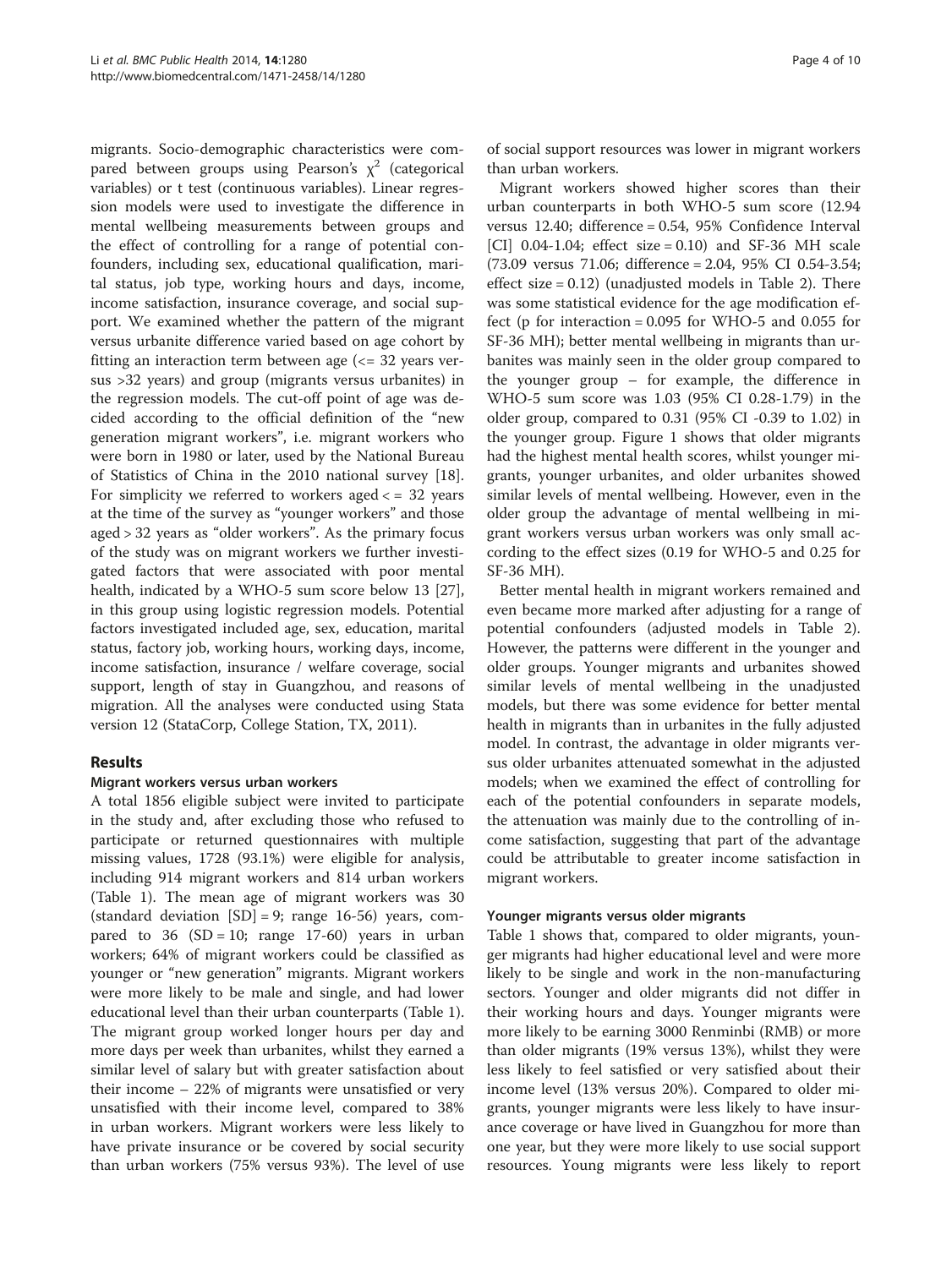| Variable                                  |             | Migrant<br>workers |             | Urban<br>workers |           | df             | p            | <b>Migrant workers</b><br>aged $\lt$ = 32 y<br>("new generation") |        | <b>Migrant workers</b><br>aged > 32 y<br>("old generation") |        | $x^2$   | df             | p        |
|-------------------------------------------|-------------|--------------------|-------------|------------------|-----------|----------------|--------------|-------------------------------------------------------------------|--------|-------------------------------------------------------------|--------|---------|----------------|----------|
|                                           | $(N = 914)$ |                    | $(N = 814)$ |                  |           |                |              | $(N = 582)$                                                       |        | $(N = 332)$                                                 |        |         |                |          |
|                                           | n           | (%)                | n           | (%)              |           |                |              | n                                                                 | (%)    | n                                                           | (%)    |         |                |          |
| Sex                                       |             |                    |             |                  | 3.2       | $\mathbf{1}$   | 0.075        |                                                                   |        |                                                             |        | 0.4     | 1              | 0.52     |
| Male                                      | 467         | (51.1)             | 381         | (46.8)           |           |                |              | 302                                                               | (51.9) | 165                                                         | (49.7) |         |                |          |
| Female                                    | 447         | (48.9)             | 433         | (53.2)           |           |                |              | 280                                                               | (48.1) | 167                                                         | (50.3) |         |                |          |
| Age (mean, SD)*                           | 29.8        | (9.1)              | 35.8        | (10.0)           | 13.2      |                | 1655 < 0.001 |                                                                   |        |                                                             |        |         |                |          |
| Age group                                 |             |                    |             |                  | $114.0$ 1 |                | < 0.001      |                                                                   |        |                                                             |        |         |                |          |
| $\epsilon$ = 32 years ("new generation")  | 582         | (63.7)             | 309         | (38.0)           |           |                |              |                                                                   |        |                                                             |        |         |                |          |
| $>$ 32 years                              | 332         | (36.3) 505         |             | (62.0)           |           |                |              |                                                                   |        |                                                             |        |         |                |          |
| Education                                 |             |                    |             |                  | 216.12    |                | < 0.001      |                                                                   |        |                                                             |        | 69.6    | 2              | < 0.001  |
| Junior high school or below               | 469         | $(51.3)$ 163       |             | (20.0)           |           |                |              | 240                                                               | (41.2) | 229                                                         | (69.0) |         |                |          |
| Senior high school                        | 341         | (37.3) 386         |             | (47.4)           |           |                |              | 253                                                               | (43.5) | 88                                                          | (26.5) |         |                |          |
| College or above                          | 104         | (11.4)             | 265         | (32.6)           |           |                |              | 89                                                                | (15.3) | 15                                                          | (4.5)  |         |                |          |
| Marital status                            |             |                    |             |                  | 58.2      | $\overline{2}$ | < 0.001      |                                                                   |        |                                                             |        | 344.2 2 |                | < 0.001  |
| Single                                    | 421         | $(46.1)$ 230       |             | (28.3)           |           |                |              | 402                                                               | (69.1) | 19                                                          | (5.7)  |         |                |          |
| Married / cohabited                       | 476         | $(52.1)$ 565       |             | (69.4)           |           |                |              | 177                                                               | (30.4) | 299                                                         | (90.1) |         |                |          |
| Other                                     | 17          | (1.9)              | 19          | (2.3)            |           |                |              | 3                                                                 | (0.5)  | 14                                                          | (4.2)  |         |                |          |
| Job                                       |             |                    |             |                  | 0.2       | $\mathbf{1}$   | 0.68         |                                                                   |        |                                                             |        | 61.5    | $\overline{1}$ | < 0.001  |
| Manufacturing                             | 446         | (48.8)             | 389         | (47.8)           |           |                |              | 227                                                               | (39.0) | 219                                                         | (66.0) |         |                |          |
| Non-manufacturing                         | 468         | $(51.2)$ 425       |             | (52.2)           |           |                |              | 355                                                               | (61.0) | 113                                                         | (34.0) |         |                |          |
| Working hours per day                     |             |                    |             |                  | 43.1      | $\overline{2}$ | < 0.001      |                                                                   |        |                                                             |        | 3.5     | $\overline{2}$ | 0.18     |
| $\lt$ = 8                                 | 550         | (60.2)             | 607         | (74.6)           |           |                |              | 337                                                               | (57.9) | 213                                                         | (64.2) |         |                |          |
| $9 - 11$                                  | 298         | (32.6)             | 181         | (22.2)           |           |                |              | 200                                                               | (34.4) | 98                                                          | (29.5) |         |                |          |
| >12                                       | 66          | (7.2)              | 26          | (3.2)            |           |                |              | 45                                                                | (7.7)  | 21                                                          | (6.3)  |         |                |          |
| Working days per week                     |             |                    |             |                  | 47.9      | $\overline{2}$ | < 0.001      |                                                                   |        |                                                             |        | 5.3     | $\overline{2}$ | 0.07     |
| $\leq$ = 5                                | 155         | (17.0)             | 210         | (25.8)           |           |                |              | 98                                                                | (16.8) | 57                                                          | (17.2) |         |                |          |
| 6                                         | 498         | $(54.5)$ 475       |             | (58.4)           |           |                |              | 332                                                               | (57.0) | 166                                                         | (50.0) |         |                |          |
| $\overline{7}$                            | 261         | $(28.6)$ 129       |             | (15.8)           |           |                |              | 152                                                               | (26.1) | 109                                                         | (32.8) |         |                |          |
| Monthly income (RMB)                      |             |                    |             |                  | 4.7       | 3              | 0.19         |                                                                   |        |                                                             |        | 14.8    | 3              | 0.002    |
| < 1000                                    | 52          | (5.7)              | 41          | (5.0)            |           |                |              | 23                                                                | (4.0)  | 29                                                          | (8.7)  |         |                |          |
| 1000-3000                                 | 706         | $(77.2)$ 624       |             | (76.7)           |           |                |              | 447                                                               | (76.8) | 259                                                         | (78.0) |         |                |          |
| 3000-5000                                 | 128         | $(14.0)$ 108       |             | (13.3)           |           |                |              | 95                                                                | (16.3) | 33                                                          | (9.9)  |         |                |          |
| > 5000                                    | 28          | (3.1)              | 41          | (5.0)            |           |                |              | 17                                                                | (2.9)  | 11                                                          | (3.3)  |         |                |          |
| Income satisfaction                       |             |                    |             |                  | 56.8      | $\overline{4}$ | < 0.001      |                                                                   |        |                                                             |        | 9.3     | 4              | 0.055    |
| Very satisfied                            | 18          | (2.0)              | 14          | (1.7)            |           |                |              | 8                                                                 | (1.4)  | 10                                                          | (3.0)  |         |                |          |
| Satisfied                                 | 125         | $(13.7)$ 95        |             | (11.7)           |           |                |              | 69                                                                | (11.9) | 56                                                          | (16.9) |         |                |          |
| Average                                   | 566         | $(61.9)$ 396       |             | (48.6)           |           |                |              | 373                                                               | (64.1) | 193                                                         | (58.1) |         |                |          |
| Unsatisfied                               | 176         | $(19.3)$ 236       |             | (29.0)           |           |                |              | 116                                                               | (19.9) | 60                                                          | (18.1) |         |                |          |
| Very unsatisfied                          | 29          | (3.2)              | 73          | (9.0)            |           |                |              | 16                                                                | (2.7)  | 13                                                          | (3.9)  |         |                |          |
| Insurance coverage**                      |             |                    |             |                  | 100.4 1   |                | < 0.001      |                                                                   |        |                                                             |        | 8.3     | 1              | 0.004    |
| Yes                                       | 688         | $(75.3)$ 758       |             | (93.1)           |           |                |              | 420                                                               | (72.2) | 268                                                         | (80.7) |         |                |          |
| None                                      | 226         | (24.7) 56          |             | (6.9)            |           |                |              | 162                                                               | (27.8) | 64                                                          | (19.3) |         |                |          |
| SSRS use of support score (mean, SD)* 7.7 |             | (2.0)              | 8.0         | (1.9)            | 3.2       |                | 1726 0.001   | 7.8                                                               | (1.9)  | 7.5                                                         | (2.0)  | 2.0     |                | 912 0.04 |
|                                           |             |                    |             |                  |           |                |              |                                                                   |        |                                                             |        |         |                |          |

## <span id="page-4-0"></span>Table 1 Socio-demographic characteristics of the participants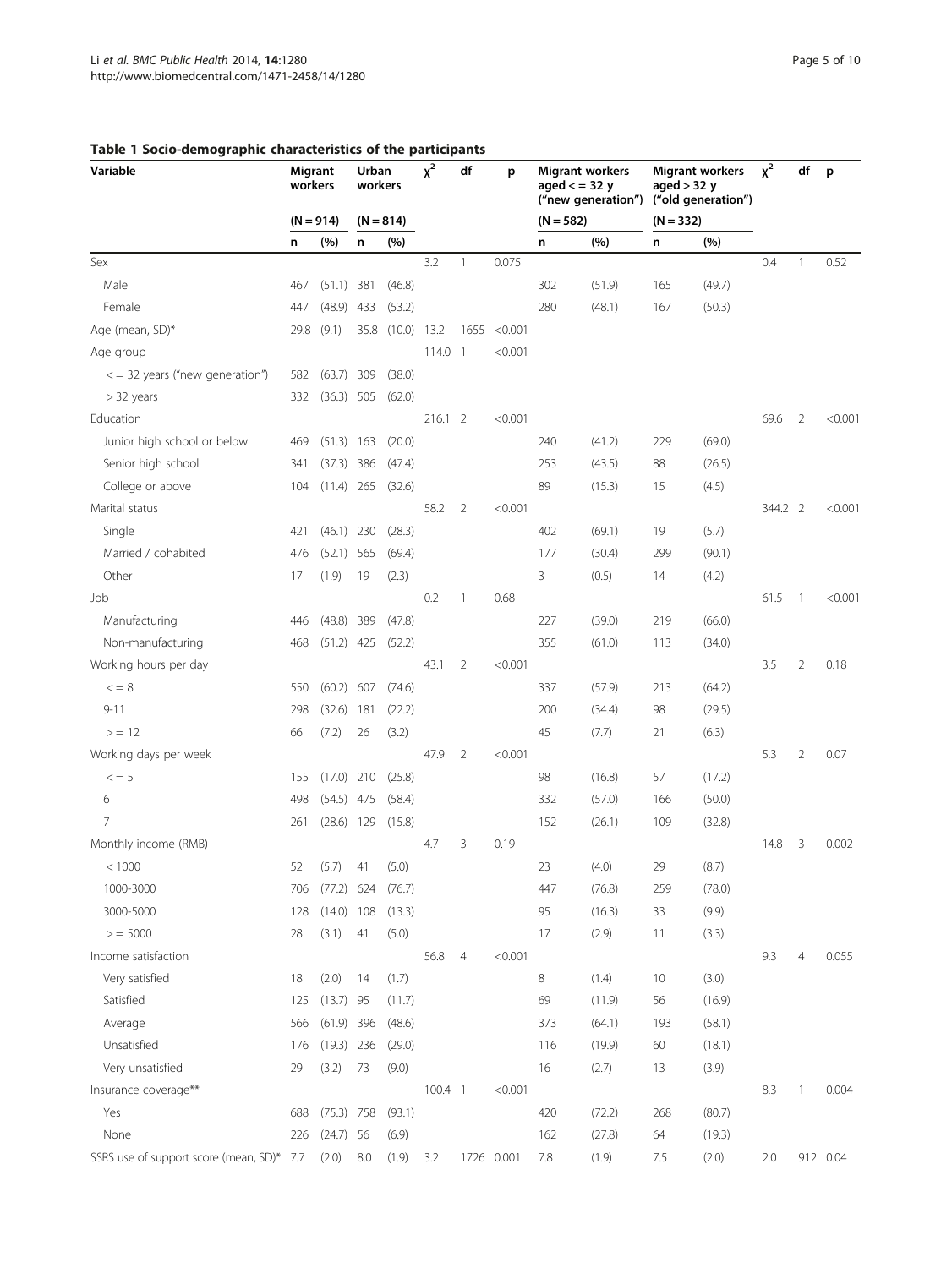#### <span id="page-5-0"></span>Table 1 Socio-demographic characteristics of the participants (Continued)

| Household registration (hukou) |     |        |     |        | 0.0  | 0.94    |
|--------------------------------|-----|--------|-----|--------|------|---------|
| Urban                          | 90  | (15.5) | 52  | (15.7) |      |         |
| Rural                          | 492 | (84.5) | 280 | (84.3) |      |         |
| Length of stay in Guangzhou    |     |        |     |        | 20.3 | < 0.001 |
| 1 year or more                 | 418 | (71.8) | 282 | (84.9) |      |         |
| Less than 1 year               | 164 | (28.2) | 50  | (15.1) |      |         |
| Reasons of moving to Guangzhou |     |        |     |        |      |         |
| Wanted to earn more money      | 301 | (51.7) | 276 | (83.1) | 89.6 | < 0.001 |
| Wanted to learn skills         | 299 | (51.4) | 94  | (28.3) | 45.9 | < 0.001 |
| Wanted to live in cities       | 57  | (9.8)  | 21  | (6.3)  | 3.3  | 0.07    |
| Forced by family               | 32  | (5.5)  | 34  | (10.2) | 7.1  | 0.008   |
|                                |     |        |     |        |      |         |

SD = Standard deviation. RMB = Renminbi (1 RMB ~ = 0.16 USD). SSRS = Social Support Rating Scale.

\*t test used to examine group differences.

\*\*Including private insurance and social security.

"wanted to earn more money" (52% versus 83%) or "being forced by family" (6% versus 10%) as the motivations of migration but more likely to say that they wanted to learn skills (51% versus 28%).

Older migrants had higher mental wellbeing scores than younger migrants (WHO-5: 13.49 versus 12.62, difference = 0.87, 95% CI 0.16-1.57; SF-36 MH: 76.03 versus 71.42, difference = 4.62, 95% CI 2.64-6.60) (Table [3\)](#page-6-0). The mental health advantage attenuated only to a small extent after controlling for a range of potential confounders, mainly due to the influence of marital status; this suggests that in a small part, the difference resulted from more of the older migrants being married, which was associated with better mental health. Controlling for

Table 2 Linear regression modelling analysis of WHO-5 and SF-36 MH scores, migrant workers ( $N = 914$ ) versus urban workers  $(N = 814)$ 

|                                      |      | <b>Unadjusted model</b>          |         |      | Adjusted model <sup>a</sup>      |       |  |  |  |
|--------------------------------------|------|----------------------------------|---------|------|----------------------------------|-------|--|--|--|
|                                      | ß    | $(95\% \, \text{Cl})^{\text{b}}$ | p       | ß    | $(95\% \; \text{Cl})^{\text{b}}$ | p     |  |  |  |
| All age groups combined              |      |                                  |         |      |                                  |       |  |  |  |
| WHO-5                                | 0.54 | (0.04, 1.04)                     | 0.03    | 0.73 | (0.18, 1.29)                     | 0.01  |  |  |  |
| SF-36 MH                             | 2.04 | (0.54, 3.54)                     | 0.008   | 2.90 | (1.22, 4.57)                     | 0.001 |  |  |  |
| Younger group (aged $\leq$ 32 years) |      |                                  |         |      |                                  |       |  |  |  |
| WHO-5                                | 0.31 | $(-0.39, 1.02)$                  | 0.38    | 0.72 | $(-0.04, 1.47)$                  | 0.06  |  |  |  |
| <b>SF-36 MH</b>                      | 1.47 | $(-0.65, 3.60)$                  | 0.17    | 2.57 | (0.26, 4.88)                     | 0.03  |  |  |  |
| Older group (aged $>$ 32 years)      |      |                                  |         |      |                                  |       |  |  |  |
| WHO-5                                | 1.03 | (0.28, 1.79)                     | 0.007   | 0.80 | $(-0.05, 1.65)$                  | 0.06  |  |  |  |
| <b>SF-36 MH</b>                      | 4.30 | (2.06, 6.54)                     | < 0.001 | 3.91 | (1.35, 6.47)                     | 0.003 |  |  |  |

<sup>a</sup>Adjusted for sex, educational qualification, marital status, job type, working hours and days, income, income satisfaction, insurance coverage, and SSRS support score.

 $\beta$  indicates the mean difference in scores between migrant and urban workers, with a positive value indicating higher scores or better mental health in migrant workers than urban workers and a negative value indicating the reverse.

other factors such as income satisfaction or social support use did not change the difference in younger and older groups substantially.

#### Factors associated with mental health

Amongst migrant workers, factors that were independently associated with poor mental health included being male, longer working hours, and being unsatisfied/very unsatisfied with income, whilst older age, factory job, high income, and increased use of social support resources were associated with reduced risk of poor mental health (Table [4](#page-7-0)).

## **Discussion**

## Main findings

This study showed a small but significant advantage of mental wellbeing in migrant workers versus their urban counterparts in Guangzhou, China, whilst such advantage was found mainly in older workers compared to the younger group. Part of migrants' advantage in mental health could be attributable to greater income satisfaction. Older migrants showed better mental health than younger migrants, and a small part of the difference was related to a higher proportion of older migrants being married. Factors that were independently associated with increased risk of poor mental health in migrants included being male, longer working hours, and income dissatisfaction, whilst older age, factory job, high income, and increased use of social support resources were associated with reduced risk.

#### Migrant workers versus urban workers

The finding of better mental wellbeing in migrant workers than urban counterparts is in keeping with that from a recent study in Hangzhou [\[13](#page-9-0)], another economically emerging city in eastern China. In contrast, studies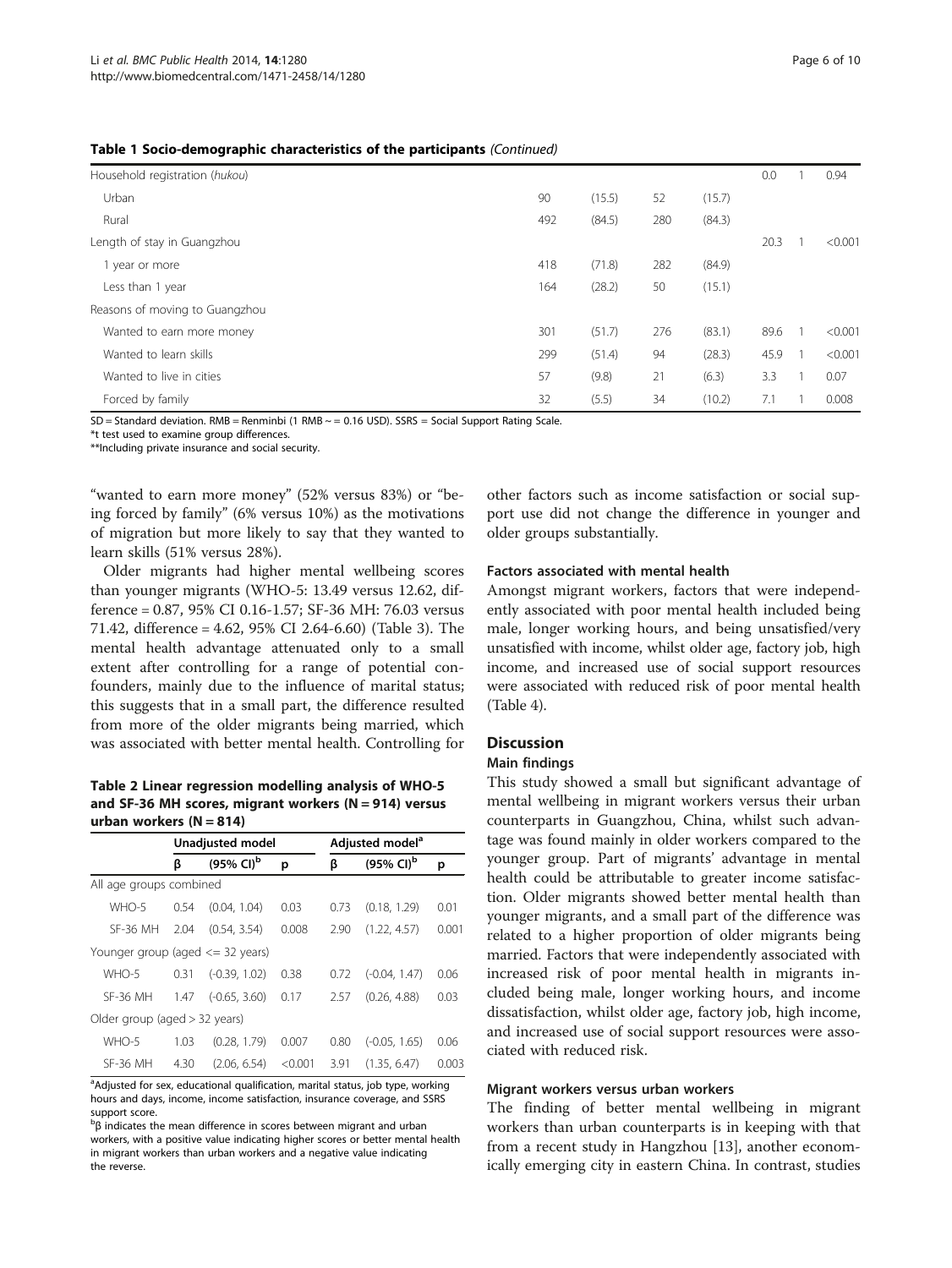<span id="page-6-0"></span>

in Shenzhen [\[11](#page-8-0)] and Beijing [[12](#page-8-0)] found a higher level of psychiatric symptoms in migrants than urbanites; another study in Beijing showed similar level of psychological distress in the two groups [\[14\]](#page-9-0). One possible reason for the different finding is methodological. Our study used scales designed to measure wellbeing, whilst some other studies [[11,12](#page-8-0)] used scales such as the Symptom Checklist-90, which is a screening test for mental symptoms or distress but not a wellbeing scale, and wellbeing is not equivalent to the absence of symptoms or distress [\[28\]](#page-9-0). Second, the mental health conditions of migrants may differ between Chinese cities with varying levels of economic development and income. Guangzhou had the highest average salaries amongst all cities of China [\[34](#page-9-0)], and relatively high income level may contribute to the advantage of mental health status amongst migrants in this study.

There are several possible explanations for the mental health advantage in migrant workers versus urban workers. First, it could result from a selection effect or "healthy migrant phenomenon" [\[8,](#page-8-0)[14](#page-9-0)] whereby healthy people are more likely to migrate than less healthy people [\[15\]](#page-9-0). However, some studies that included a rural comparison group showed that migrants actually had poorer mental health than their rural counterparts [[10,12,](#page-8-0)[13](#page-9-0)]. Second, the improvement of migrants' economic conditions may have an important beneficial effect on mental health. Our data

Table 3 Linear regression modelling analysis of WHO-5 and SF-36 mental health (MH) scores, younger migrant workers versus older migrant workers (N = 914)

| $\frac{1}{2}$ |      |                                  |   |                             |                                  |        |  |  |  |
|---------------|------|----------------------------------|---|-----------------------------|----------------------------------|--------|--|--|--|
|               |      | Unadjusted model                 |   | Adjusted model <sup>a</sup> |                                  |        |  |  |  |
|               | ß    | $(95\% \, \text{Cl})^{\text{b}}$ | D | ß                           | $(95\% \, \text{Cl})^{\text{b}}$ | D      |  |  |  |
| WHO-5         | 0.87 | $(0.16, 1.57)$ 0.02              |   | 0.79                        | $(-0.08, 1.65)$                  | - 0.07 |  |  |  |
| SF-36 MH      | 4.62 | $(2.64, 6.60)$ < 0.001 3.31      |   |                             | (0.80, 5.83)                     | 0.010  |  |  |  |

<sup>a</sup> Adjusted for sex, educational qualification, marital status, job, working hours and days, income, income satisfaction, insurance coverage, SSRS support score, length of stay in Guangzhou, and reasons of migration.

 $β$  indicates the mean difference in scores between younger and older migrants, with a positive value indicating higher scores or better mental health in older migrants than younger migrants and a negative value indicating the reverse.

provide some support for this hypothesis, showing that migrants' higher income satisfaction accounted for some of the advantage in their mental wellbeing, given the similar income level in migrants and urbanites. This suggests that income satisfaction, which depends on whether reality could match migrants' expectations, is more important than the actual income level. Findings from studies of internal migration in Brazil [\[35\]](#page-9-0) and Thailand [\[36](#page-9-0)] also suggested that the better economic opportunity due to migration may have positive impact on mental health. Third, the support network of migrants may contribute to good mental health status. Previous studies indicated that the good relationship with co-workers [[13](#page-9-0)] and high level of contact with family, relatives and friends in hometown [\[21](#page-9-0)] were associated with better mental health amongst Chinese migrant workers, suggesting that both local network and the tie with hometown are important sources of social support for migrants.

#### Younger migrants versus older migrants

The advantage of mental health in migrant workers compared to urban workers was found mainly in the older group in our study, whilst younger migrants had lower level of mental wellbeing than their older counterparts. This is in keeping with the recent concern about poor mental health in young Chinese migrants [\[17,37](#page-9-0)]. There is no prior systematic investigation of mental health amongst "new generation" or younger Chinese migrant workers in comparison to older migrants [\[38](#page-9-0)]. A recent study of Mexican migrants in the US showed that the increased risk of depression and anxiety disorders was restricted to the younger group aged 18-35 years [[39\]](#page-9-0). Another study of migrants in Australia showed that the level of mental health scores increased with age [\[40](#page-9-0)].

Several factors may have contributed to the lower level of mental wellbeing in younger Chinese migrants than older migrants. First, compared to older migrants, younger migrants may have lower level of social support and weaker social network. Our data showed that a small part of the disadvantage in mental health in younger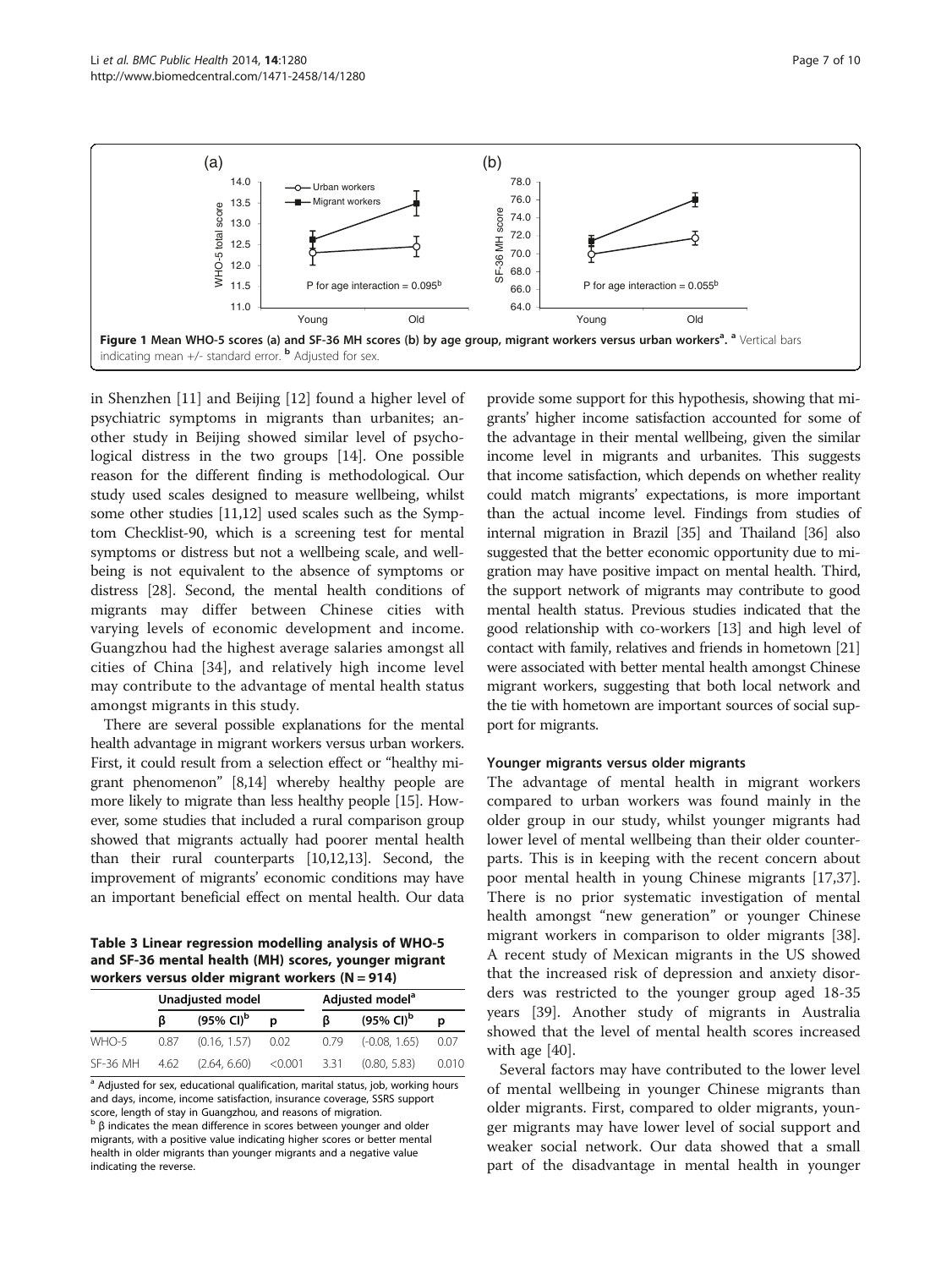| Variable                                            |      | Unadjusted odds ratio | p       | Adjusted odds ratio<br>$(95\% \text{ Cl})^a$ |              | p       |
|-----------------------------------------------------|------|-----------------------|---------|----------------------------------------------|--------------|---------|
|                                                     |      | (95% CI)              |         |                                              |              |         |
| Age (per 10-year increase)                          | 0.81 | (0.70, 0.93)          | 0.003   | 0.67                                         | (0.54, 0.83) | < 0.001 |
| Males                                               | 1.58 | (1.21, 2.05)          | 0.001   | 1.57                                         | (1.18, 2.09) | 0.002   |
| Lower education level (junior high school or lower) | 1.25 | (0.97, 1.63)          | 0.09    | 1.31                                         | (0.96, 1.79) | 0.09    |
| Being married                                       | 0.86 | (0.66, 1.12)          | 0.26    | 1.43                                         | (0.97, 2.10) | 0.07    |
| Factory job                                         | 0.93 | (0.71, 1.20)          | 0.57    | 0.73                                         | (0.54, 0.99) | 0.05    |
| Longer working hours $(>= 9$ per day)               | 1.51 | (1.15, 1.97)          | 0.003   | 1.43                                         | (1.06, 1.92) | 0.02    |
| More working days $(>= 6$ per week)                 | 1.29 | (0.91, 1.83)          | 0.15    | 1.04                                         | (0.71, 1.53) | 0.85    |
| Monthly income $>$ = 5000 RMB                       | 0.13 | (0.04, 0.43)          | < 0.001 | 0.17                                         | (0.05, 0.57) | 0.004   |
| Unsatisfied/very unsatisfied with income            | 2.00 | (1.46, 2.75)          | < 0.001 | 2.13                                         | (1.52, 2.98) | < 0.001 |
| No insurances/welfare coverage                      | 1.22 | (0.90, 1.65)          | 0.20    | 1.09                                         | (0.79, 1.51) | 0.59    |
| SSRS use of support score (per one point increase)  | 0.85 | (0.79, 0.91)          | < 0.001 | 0.87                                         | (0.81, 0.94) | < 0.001 |
| Length of stay $<$ 1 yr in Guangzhou                | 1.31 | (0.97, 1.78)          | 0.08    | 1.21                                         | (0.87, 1.71) | 0.26    |
| Reason of migration: wanted to earn more money      | 1.18 | (0.90, 1.55)          | 0.22    | 1.36                                         | (0.93, 1.98) | 0.11    |
| Reason of migration: wanted to learn skills         | 0.82 | (0.63, 1.06)          | 0.13    | 0.98                                         | (0.69, 1.40) | 0.92    |
| Reason of migration: wanted to live in cities       | 1.01 | (0.64, 1.61)          | 0.96    | 1.12                                         | (0.65, 1.91) | 0.69    |
| Reason of migration: forced by family               | 1.38 | (0.83, 2.28)          | 0.21    | 1.23                                         | (0.70, 2.17) | 0.47    |

<span id="page-7-0"></span>Table 4 Logistic regression modelling analysis of potential risk factors of poor mental health (WHO-5 score <13) in migrant workers  $(N = 914)$ 

 $RMB =$ Renminbi (1 RMB  $\sim$  = 0.16 USD). SSRS = Social Support Rating Scale.

<sup>a</sup>Adjusted for all other variables in the table.

versus older migrants was accounted for by a lower proportion of younger migrants being married, and marriage was shown to be a protective factor of poor mental health [[13\]](#page-9-0). Second, the discrepancy between premigratory expectation and postmigratory reality may lead to a sense of loss and negative impact on mental health amongst young migrants [\[41](#page-9-0)]. We found that, compared to older migrants, younger migrants were less likely to report "traditional" motivations of migration such as simply wanting to make money, whilst they were more eager to learn skills, showing their interest in personal development. Despite rising expectation, many "new generation" migrants struggled with the barriers that hindered their integration in cities, such as low income and a lack of access to subsidised housing [\[18](#page-9-0)], partly due to the systematic discrimination resulting from the hukou system [\[38](#page-9-0)]. Therefore, "new generation" migrants may be more likely to become vulnerable to poor mental health than their older counterparts when they could not fulfil their expectation of enjoying better life quality as urban residents [\[38](#page-9-0)]. Third, a selection bias may contribute to the finding. Older migrants with poor mental health may already return to hometown, whilst younger migrants with poor mental health may continue to stay in the city because they have a stronger desire to become urban residents and feel less connected to rural homes [[38](#page-9-0)].

#### Factors associated with poor mental health in migrants

Our findings of factors related to migrants' psychological wellbeing were generally consistent with those from previous studies; these included age [[13\]](#page-9-0), income [[10,11](#page-8-0)[,13](#page-9-0)], social support [\[13,21,42](#page-9-0)], and the length of working hours [[43\]](#page-9-0). Previous studies also showed that Chinese migrants' mental health was associated with marital status or marital problems [\[11,](#page-8-0)[13,44\]](#page-9-0), interpersonal problems [[42,44\]](#page-9-0), personality traits [\[11](#page-8-0)], living conditions [[11,](#page-8-0)[13\]](#page-9-0), financial problems [\[42,44](#page-9-0)], stigma or discrimination [[10](#page-8-0),[41](#page-9-0),[45](#page-9-0)], and expectation-reality discrepancy [[41\]](#page-9-0). Overall these findings highlight the role on mental health status of working and living conditions, economic status, social support, experiences of being stigmatised or discriminated, and unrealised expectations amongst Chinese migrant workers.

#### Implications

Our findings have implications for social and health care policies of mental health promotion amongst Chinese migrant workers. Efforts to maintain and promote mental wellbeing amongst migrants may be usefully targeted on the younger group, addressing their specific needs such as strengthening the social support network and providing opportunities for personal development. It may be necessary to enhance migrants' access to professional mental health care services, or for practitioners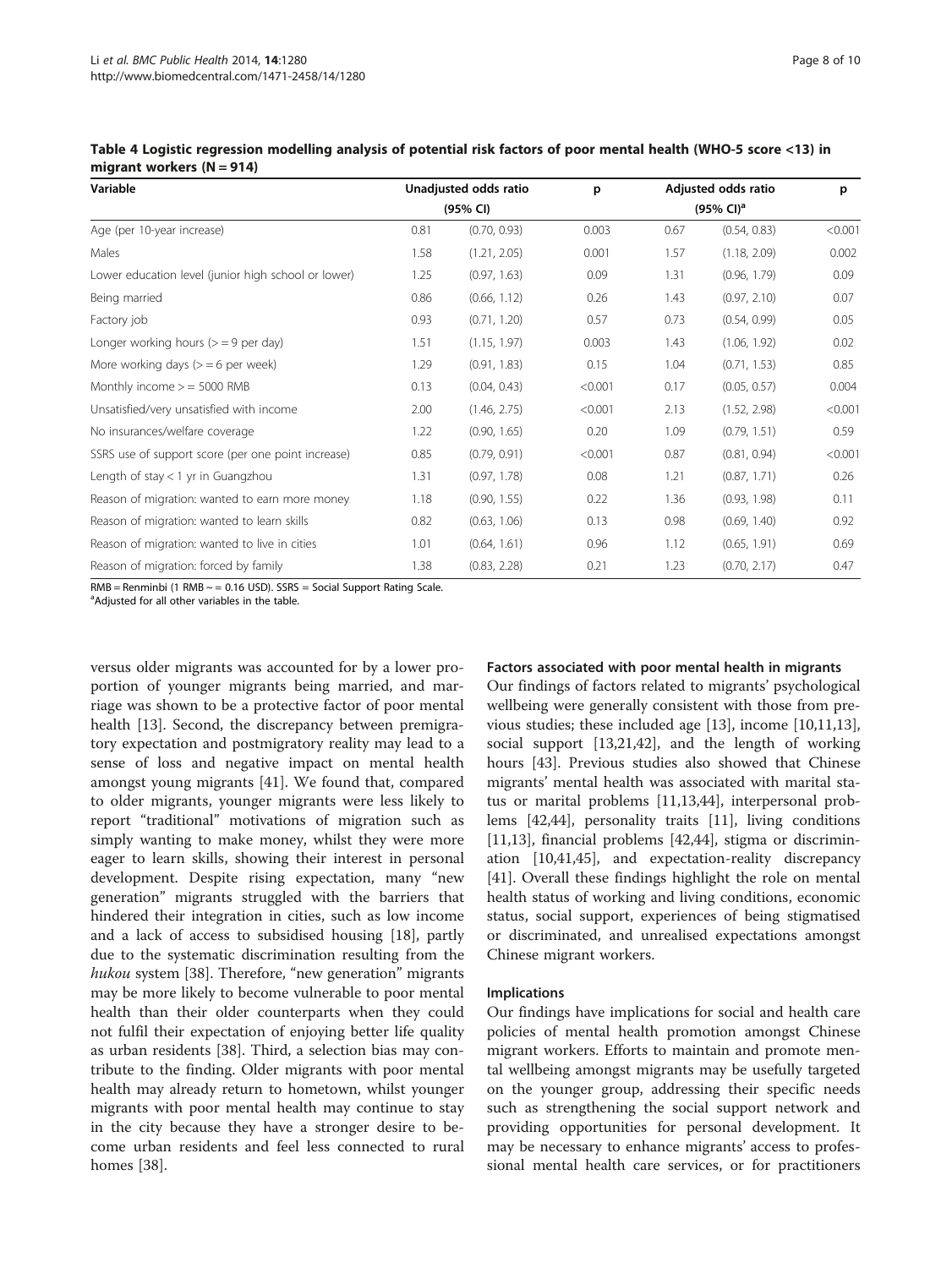<span id="page-8-0"></span>working within the existing services to actively reach out to the migrant population. A recent study showed high levels of stigma amongst community mental health staff in China [[46\]](#page-9-0), and anti-stigma programmes should be established amongst health staff. Many factors that are associated with poor mental health amongst Chinese migrants are related to the hukou system [4-6]. While some cities are already experimenting with rural-urban harmonization of the hukou system, recent research indicates continuous systematic stigmatisation of the migrant population [\[47](#page-9-0)]. The reform of the hukou system may substantially improve the living and working conditions as well as opportunities of migrant workers and impact positively on their mental health.

#### Strengths and limitations

This is the first study showing evidence for a modification effect of age on mental wellbeing in Chinese migrant workers versus urban workers, based on a sample with a wide spectrum of occupations representative of migrant workers. There are several limitations for this study. First, the study was conducted in a relatively affluent large city in southern China, where the migrant workers may have higher satisfaction about their income and working conditions, and findings may not be generalisable to other Chinese cities. Second, quota sampling may introduce a number of biases. However it provides an efficient way to recruit a sample that includes the main occupational sectors where migrant workers are employed. Finally, the cross-sectional design was unable to study changes in mental wellbeing over the migratory process. One previous study suggests that Chinese migrants have high level of psychological distress particularly in the early stage of migration [[14](#page-9-0)]. Possible adaptation over the migratory and urbanising process may play a role on migrants' mental health, and this issue could be better studied using a longitudinal design.

## Conclusions

In this study we found a small but significant advantage in mental health in migrant workers compared to their urban counterparts in Guangzhou, China. Part of this advantage was due to greater income satisfaction in migrant workers. However, such advantage was not seen in younger migrants compared to younger urbanites. Amongst migrants, a range of socio-demographic factors, working condition, income and income satisfaction, and social support were associated with mental health condition. Efforts to promote mental health amongst migrant workers may be usefully targeted on younger migrants and include measures aimed to improve working conditions, strengthen the social support network, and address age-specific needs.

#### Abbreviations

WHO-5: World Health Organization Five-item Well-Being Index Scale; SF-36: The 36 Item Short Form Health Survey; SF-36 MH: Mental Health subscale from SF-36; CI: Confidence interval.

#### Competing interests

The authors declare that they have no competing interests.

#### Authors' contributions

Jie Li, Juan Li, YT, YH, XH, NY, CC, and QZ jointly designed the study, with input from S-SC, PSFY, and LPJ. Juan Li, YT, YH, XH, NY, CC, and QZ collected the data under Jie Li's supervision. S-SC led the data analysis, with input from Juan Li and PSFY, and all authors contributed to the interpretation of results. S-SC wrote the first draft of the paper, and all authors contributed to the revision of the paper. All authors read and approved the final manuscript.

#### Acknowledgements

This study was funded by the Scientific Programs of Guangdong from the Family Planning Committee of Guangdong Province, China (grant number: 20110261). S-SC is supported by the Hong Kong Research Grants Council General Research Fund (HKU784210M and HKU784012M), The University of Hong Kong Seed Funding Programme for Basic Research, and the Chiang Ching-kuo Foundation, Taiwan (grant number RG014-P-12). The funders had no role in study design; in the collection, analysis, and interpretation of data; in writing of the article; or in the decision to submit the article. We thank Dr Jianping Wang at the Hong Kong University of Science and Technology for his advice on the sampling design of the study.

#### Author details

<sup>1</sup>Guangzhou Psychiatric Hospital, No 36 Mingxin Road, Liwan, Guangzhou 510370, Guangdong, China. <sup>2</sup>The Hong Kong Jockey Club Centre for Suicide Research and Prevention, The University of Hong Kong, 5 Sassoon Road, Pokfulam, Hong Kong, SAR, China. <sup>3</sup>Department of Social Work and Social Administration, The University of Hong Kong, Pokfulam Road, Pokfulam, Hong Kong, SAR, China. <sup>4</sup>Ju Shan Hospital, No 910, Daguan Road, Dayuan Township, Taoyuan 337, Taiwan. <sup>5</sup>Family Planning Research Institute of Guangdong Province, Guangzhou, Guangdong, China. <sup>6</sup>School of Public Health Sun Yat-Sen University, Guangzhou, Guangdong, China.

#### Received: 28 May 2014 Accepted: 11 December 2014 Published: 16 December 2014

#### References

- 1. Qiao X-C, Huang Y-H: Floating populations across provinces in China analysis based on the sixth census. Popul Dev 2013, 19:13–28.
- 2. Chan KW, Zhang L: The hukou system and rural-urban migration in China: processes and changes. China Q 1999, 160:818-855.
- 3. Chan KW: The household registration system and migrant labor in China: notes on a debate. Popul Dev Rev 2010, 36:357–364.
- 4. Wang YP, Murie A: Social and spatial implications of housing reform in China. Int J Urban Reg Res 2000, 24:397–417.
- 5. Feng W, Zuo XJ, Ruan DC: Rural migrants in Shanghai: Living under the shadow of socialism. Int Migr Rev 2002, 36:520–545.
- 6. Wong DFK, Li CY, Song HX: Rural migrant workers in urban China: living a marginalised life. Int J Soc Welf 2007, 16:32–40.
- 7. Shen JF, Huang YF: The working and living space of the 'floating population' in China. Asia Pacific Viewpoint 2003, 44:51–62.
- 8. Hesketh T, Ye XJ, Li L, Wang HM: Health status and access to health care of migrant workers in China. Public Health Rep 2008, 123:189–197.
- 9. Li X, Stanton B, Fang X, Lin D: Social stigma and mental health among rural-to-urban migrants in China: A conceptual framework and future research needs. World Health Popul 2006, 8:14–31.
- 10. McGuire J, Li X, Wang B: Social stigma and quality of life among ruralto-urban migrants in China: a comparison with their rural counterparts. World Health Popul 2009, 11:30–41.
- 11. Shen Q, Lu YW, Hu CY, Deng XM, Gao H, Huang XQ, Niu EH: A preliminary study of the mental health of young migrant workers in Shenzhen. Psychiatry Clin Neurosci 1998, 52(Suppl):S370–S373.
- 12. Li X, Stanton B, Fang X, Xiong Q, Yu S, Lin D, Hong Y, Zhang L, Chen X, Wang B: Mental health symptoms among rural-to-urban migrants in China: